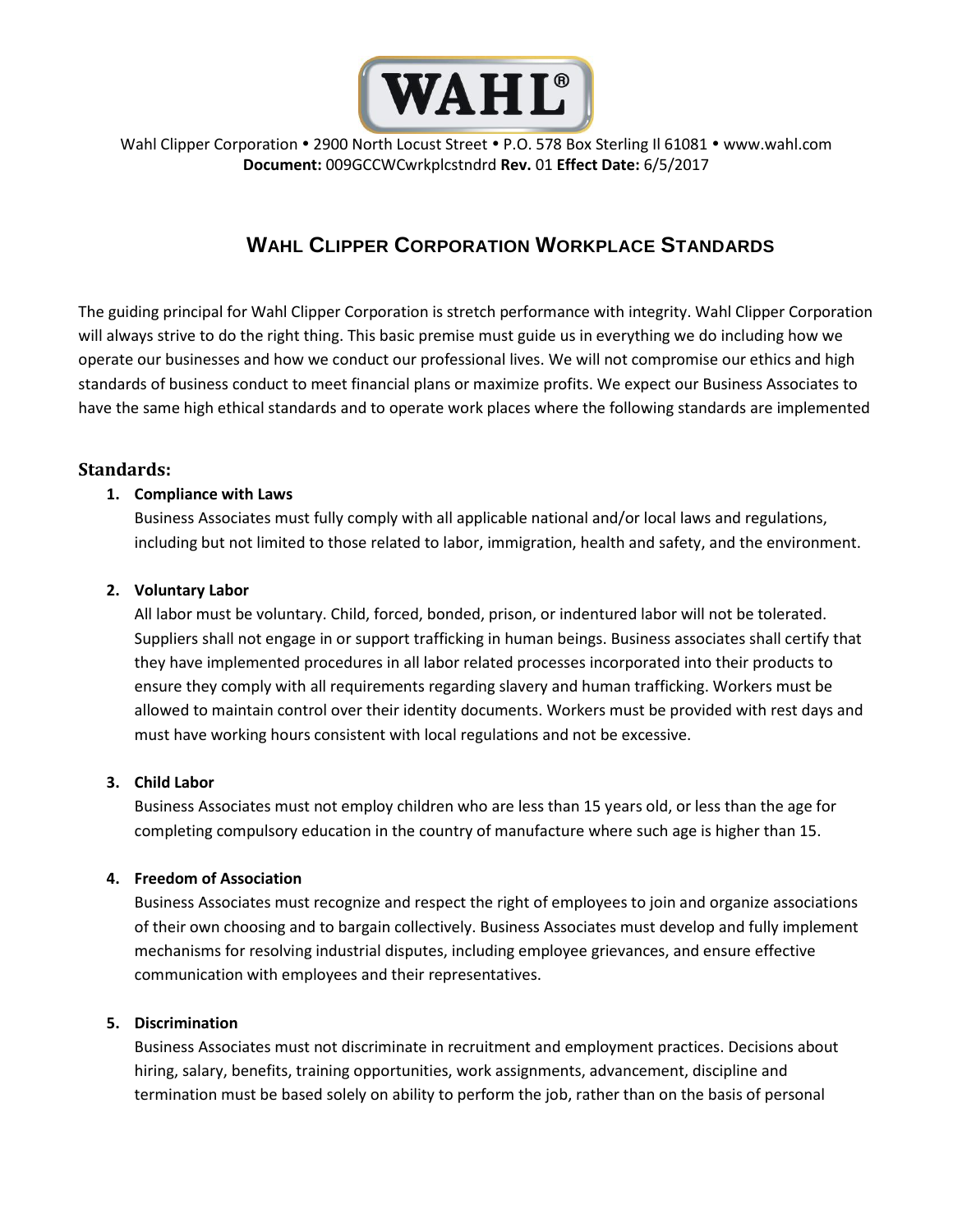

# Wahl Clipper Corporation . 2900 North Locust Street . P.O. 578 Box Sterling II 61081 . www.wahl.com **Document:** 009GCCWCwrkplcstndrd **Rev.** 01 **Effect Date:** 6/5/2017

characteristics or beliefs, such as race, national origin, gender, religion, age, disability, marital status, parental status, association membership, sexual orientation or political opinion. Business Associates shall not allow any behavior that is threatening, abusive, exploitative, or sexually coercive, including in the workplace and, where applicable, in residences and other facilities provided by the company for use by personnel.

#### **6. Disciplinary Practices**

Employees must be treated with respect and dignity. No employee may be subjected to any physical, sexual, psychological or verbal harassment or abuse or to fines or penalties as a disciplinary measure. Business Associates must publicize and enforce a non-retaliation policy that permits factory employees to express their concern about workplace conditions directly to factory management or to Wahl Clipper Corporate Management without fear of retribution or losing their job.

#### **7. Working Hours**

Employees must not be required, except in extraordinary circumstances, to work more than 60 hours per week including overtime or the local legal requirement, whichever is less. Employees must be allowed at least 24 consecutive hours rest within every seven-day period, and must receive paid annual leave.

#### **8. Wages & Benefits**

Wages must equal or exceed the minimum wage required by law and legally mandated benefits must be provided. In addition to compensation for regular working hours, employees must be compensated for overtime hours at the rate legally required in the country of manufacture. Wages are essential for meeting the basic needs of employees and reasonable savings and expenditure. We seek Business Associates who progressively raise employee living standards through improved wage systems, benefits, welfare programs and other services, which enhance quality of life.

# **9. Health & Safety**

A safe and hygienic working environment must be provided, and occupational health and safety practices which prevent accidents and injury must be promoted. This includes protection from fire, accidents and toxic substances. Lighting, heating and ventilation systems must be adequate. Employees must have access at all times to sanitary facilities which should be adequate and clean. Business Associates must have health and safety policies which are clearly communicated to employees. Where residential facilities are provided to employees, the same standards apply.